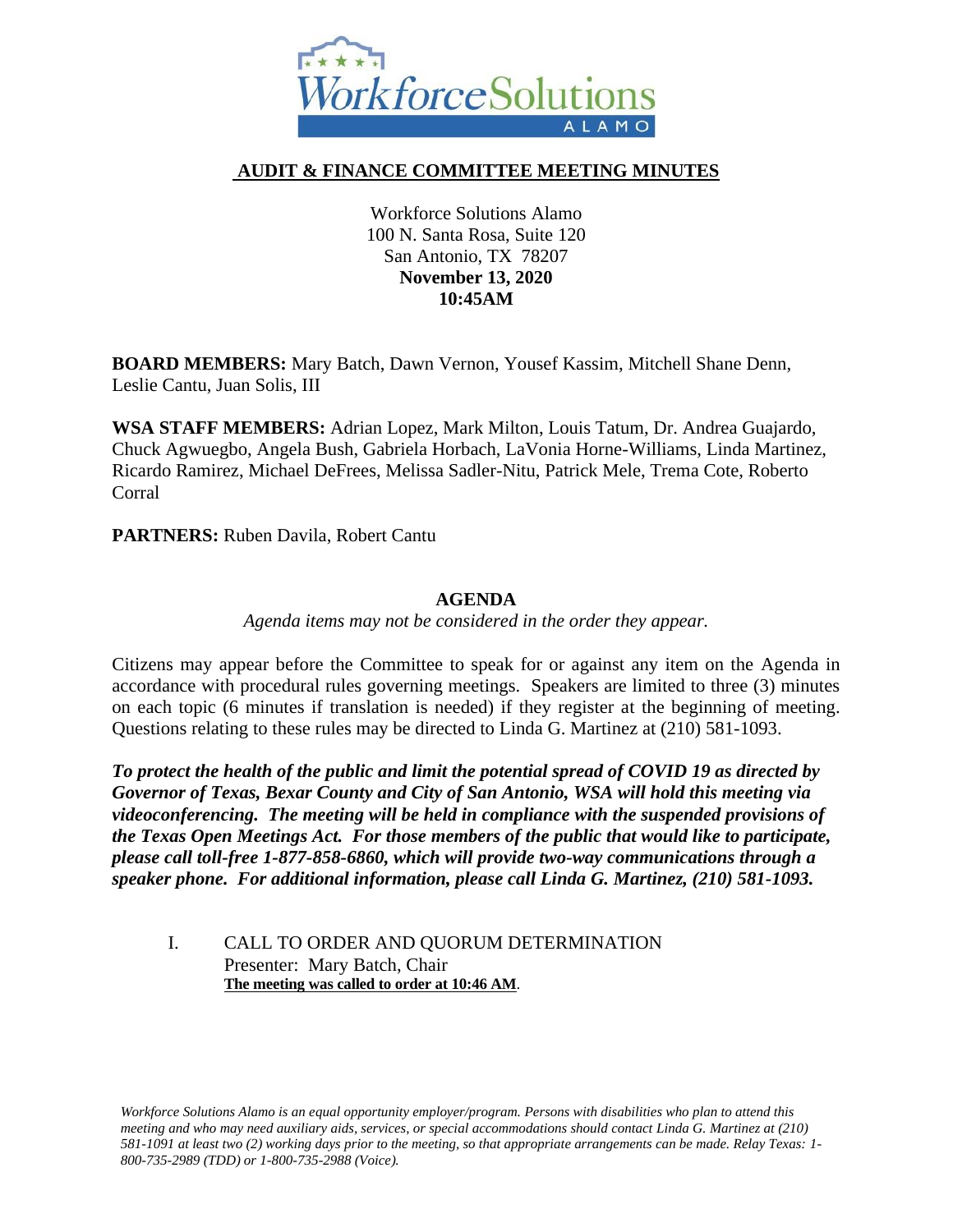- II. DECLARATIONS OF CONFLICT OF INTEREST Presenter: Mary Batch, Chair **There are no conflicts of interest.**
- III. PUBLIC COMMENT Presenter: Mary Batch, Chair **There are no public comments.**
- IV. DISCUSSION AND POSSIBLE ACTION REGARDING PREVIOUS MINUTES for MAY 29, 2020 AND JULY 24, 2020 **Upon motion by Leslie Cantu and seconded by Yousef Kassim, the Committee unanimously approved the May 29, 2020 and July 24, 2020 Minutes.**
- V. BRIEFING PROCUREMENT
	- Presenter: LaVonia Horne-Williams, Director Procurement
	- a. Procurement Projects & Contracts Summary
		- Mrs. Horne-Williams provided the Audit & Finance Committee the following procurements:
			- -Wireless Services all WFCs
				- Call Center Services Agreement
				- KGBTexas Act Now Agreement
				- SA Trainers- Extension & Renewal
				- New Foundation Educational Consultants Extension & Renewal
			- Christine Nguyen Fiscal Monitoring Contract Extension
			- ATEAMS- Amendment
			- Cabinet Software Renewal
			- Cares Program Procurements
		- Mrs. Horne-Williams also provided the Audit & Finance Committee the following pending procurements:
			- Adult Services Contract Renewal
			- Adult Services Amendment Military Spousal Support
			- Urban Youth Services Contract Renewal
			- Rural Youth Services Contract Renewal
			- Fiscal Monitoring RFP
			- Childcare Quality RFP
			- Data Analyst RFQ
			- Local Plan Consultant RFP
		- Mrs. Horne-Williams provided facilities update to the Audit & Finance Committee on the following:
			- East Houston workforce center location was completed in September.
			- We collaborated with COSA to add bike racks for clients.
			- Seguin Workforce Center will be completed by late November. The Seguin workforce center was relocated from 1500 E. Court Street to 1411 Court Street.
			- As we plan for the re-opening of both workforce centers, we have procured all the necessary PPE and will coordinate installation at both workforce centers.
			- The Marbach Workforce Center lease is due to expire May 31, 2021. We plan to begin the market study for this location next month.
	- b. Floresville Location
		- Mrs. Horne-Williams provided an update on the Floresville Workforce Center to the Audit & Finance Committee.
			- -The lease will expire on 12/31/2020. We are currently searching for a new facility that is visible, accessible to our clients, and in a high traffic area.
		- A general analysis report will be provided to Board.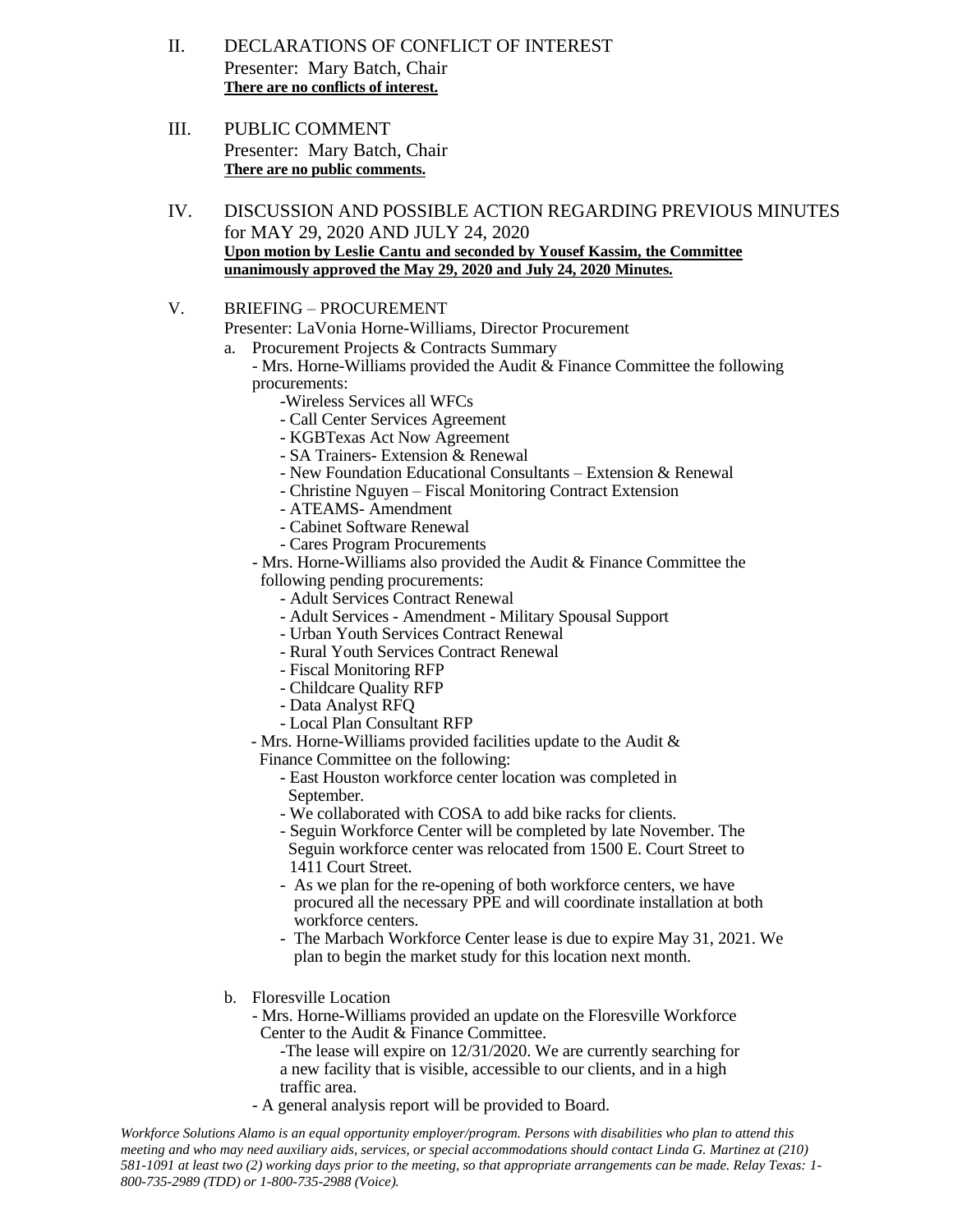- Mrs. Horne-Williams informed the Audit & Finance Committee that WSA is seeking to purchase a procurement software, called Bonfire.

- Bonfire is a strategic sourcing platform that eliminates the manual work and empowers more impactful bid(s) and RFP decisions, elevating procurement teams from administrators to strategic advisors.

- The cost for Bonfire is \$24,500 (\$15,000 annually for Procurement

 software and \$9,500 annually for Contract Management add-on software) - Bonfire best features include:

- Offers our Procurement department a streamlined

-Standardized process with the ability to run all bids and RFPs online reporting

- Analytics to identify bottlenecks throughout the procurement process - - Builds a vendor database

- Tracks no bids and reasons why a vendor is not bidding.
- Bonfire pricing includes dedicated customer service manager, unlimited training and support for vendors, evaluators, buyers by phone, chat, and email as well as no charge for implementation and no additional charges.

- Chair Mary Batch asked, "Will Bonfire have capabilities to create KPIs, (Key Performance Indicator?"

- Mrs. Horne-Williams, replied, "Yes, it will provide analytical data."

#### VI. FISCAL UPDATE DISCUSSION AND POSSIBLE ACTION Presenter: Louis Tatum, CFO

- a. Budget Amendment #1
	- Mr. Louis Tatum, explained WSA adopted a budget for the Fiscal Year October 1, 2020 to September 30, 2021, based on estimates of carryover funds and availability of funding in FY21.
		- Mr. Juan Solis, III asked, "Where did you get equipment expenses of \$500k?"
		- Mr. Louis Tatum and Mr. Adrian Lopez replied, "This is a preliminary number used for hiring a new IT Directory and handling the data breach to improve our systems."
	- Mr. Juan Solis, III, also asked, "Where are the funds allocated from?"
	- Mr. Adrian Lopez answered, "We have numerous grants that we receive funding from and when we are investing in systems that affect all areas, we can draw from each of those funding sources."
	- Mr. Tatum also informed the Audit & Finance Committee on the below budget increases:
		- Increasing marketing budget
		- Increasing corporate budget by \$260k
		- Increasing facilities budget by \$750k
		- Increasing contractor budget by \$18.5K
	- Mr. Tatum also reviewed the differences of federal/state and city funds and their usability
	- Currently, there is \$50k in unincumbered non-federal funds, however, requesting an amendment of \$30k.

#### **Upon motion by Leslie Cantu and seconded by Shane Mitchell Denn, the Committee unanimously approved the Budget Amendment.**

- b. Financial Reports
	- Mr. Louis Tatum provided a breakdown and explanation of the Preliminary financial reports for fiscal year October 1, 2019 thru September 30, 2020. The reports presented are subject to change based on contractor closeouts and

 additional financial obligations that occurred before the end of the fiscal year but not received by fiscal. An analysis has been performed outlining Corporate and Facility Budgets, and the Grant Summary Report.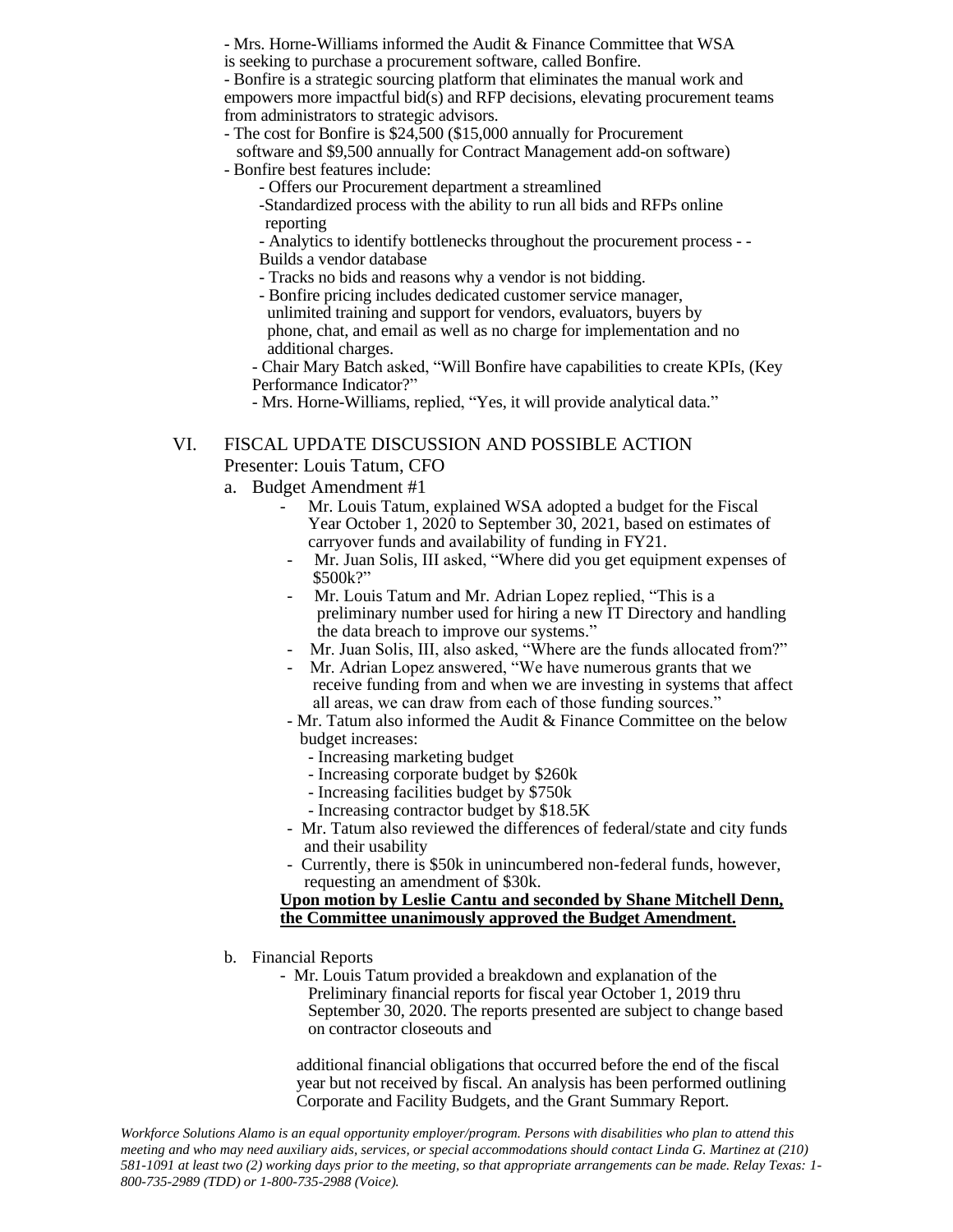- Mr. Tatum explained how the impact of COVID-19 required WSA to Quickly pivot to serve the needs of employers and job seekers. Through The continued support from the WSA Board of Directors, Texas Workforce Commission, Local Officials, Committee of Six, and Workforce Solution Alamo Executive Leadership we have been able to strategically respond to the needs of both job seekers and employers in the 13-County Alamo Region.
- Mr. Tatum stated TANF funding was not expected to be expended, 78%, has been expended to date.
- Mr. Tatum proceeded to explain that TWC extended quality contract with some additional requirements.
- \$118M preliminary expenditure for this fiscal year and compared to last fiscal year, it's increasing.
- Child Care contract implemented has restriction not to enroll any further essential workers. Due to this, \$5M will come back to Board. However, we are unsure how those funds will be returned.
- Unexpended TANF funds will be redistributed to Board, however, we do not know how that will returned.
- Mr. Lopez clarified that the TANF unexpended funds was because the Health & Human Services Department was not requiring clients to go to workforce centers during the pandemic. As a result, that has affected our ability to serve those clients.
- All workforce boards have experienced similar performance and expenditure issues due to the pandemic.
- Indistinguishable alignment between distributed funding and state goals, however all overall goals are still on target.
- Mr. Solis recommended that an asterisk and annotation be placed under the Bexar & COSA CARES line item to explain the funding expenditures and/or the reason these funds are not expensed.

#### VII. CEO Report

Presenter: Adrian Lopez, CEO

- Mr. Lopez reported WSA has received an additional \$3.5M disaster relief funds to be utilized in partnering with organizations such as the SA Food Bank and others throughout the 13- county region that are providing basic services. These services include placing folks to provide work experience, training on how to operate a forklift and logistics, etc. (initial funds were \$1.3M)
- Received \$75,000 grant from Texas Mutual to help regional childcare centers become TRS certified.
- The Child Care Committee approved the distribution of funding for the Dream Proposal. These funds will assist child-care centers that had a difficult time during the pandemic to avoid their closures.
- Hiring PEO for WSA. Accepting proposals for a PEO, especially as it relates to fiscal and finance.
- Mrs. Leslie Cantu: If we move forward with PEO, we can remove payroll from the services, correct?
- Adrian Lopez: Yes, we can sub out services and still meet fiscal and TWC requirements.

## VIII. Chair Report

Presenter: Mary Batch, Chair

- Mr. Solis recommended to Committee, would like to meet in an A/B session per committee going into the next calendar year. B session will allow for several hours to discuss any business and A session will allow for voting.
- Mr. Solis reminded all Board members seeking re-appointments, paperwork is due EOD.
- Mr. Solis would like to do more Board development to allow the Board to better understand our processes and also solicit input from Board members.